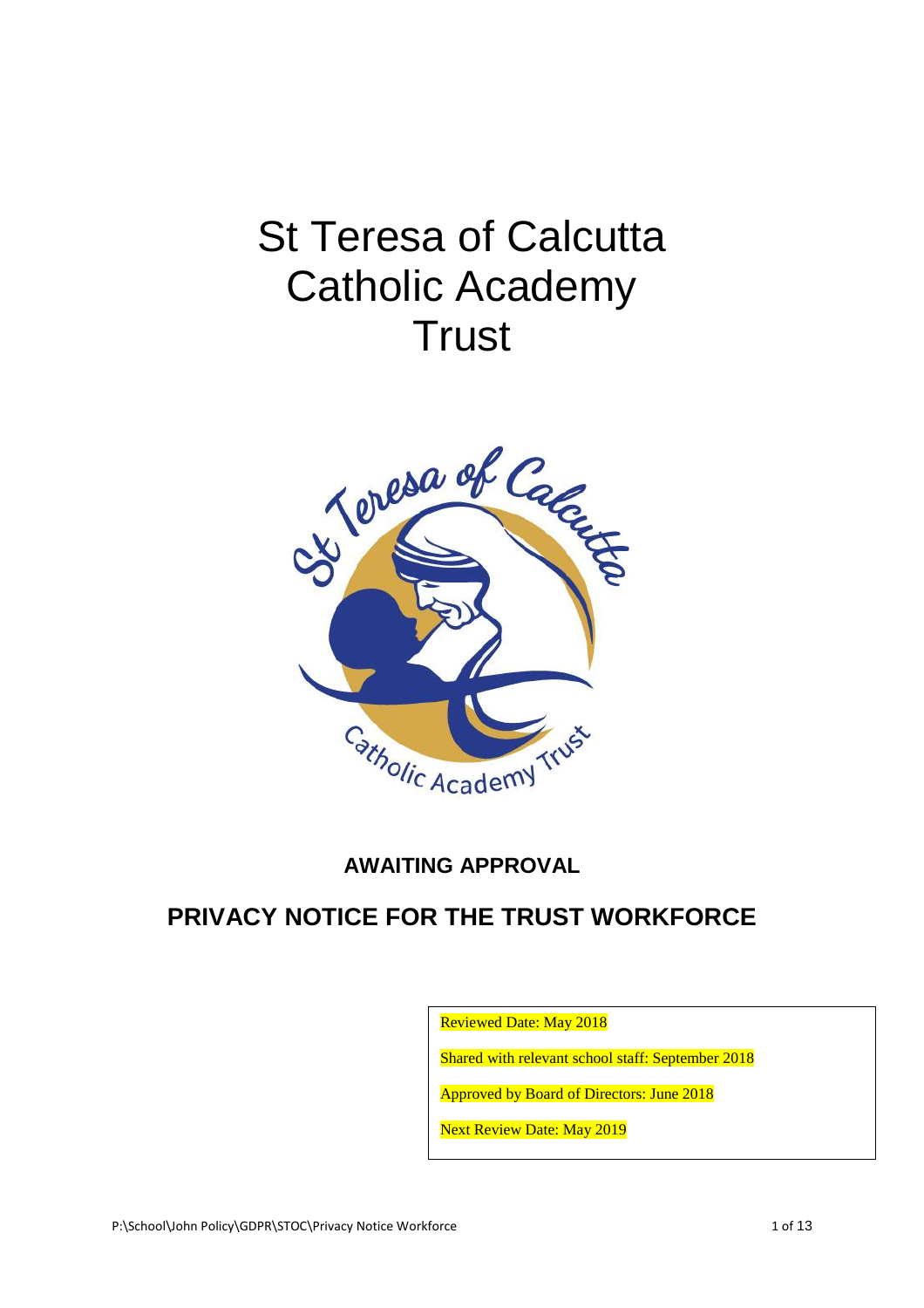# **Contents**

| 2.  |  |
|-----|--|
| 3.  |  |
| 4   |  |
| 5   |  |
| 6   |  |
| 7.  |  |
| 8   |  |
| 9.  |  |
| 10. |  |
| 11. |  |
| 12. |  |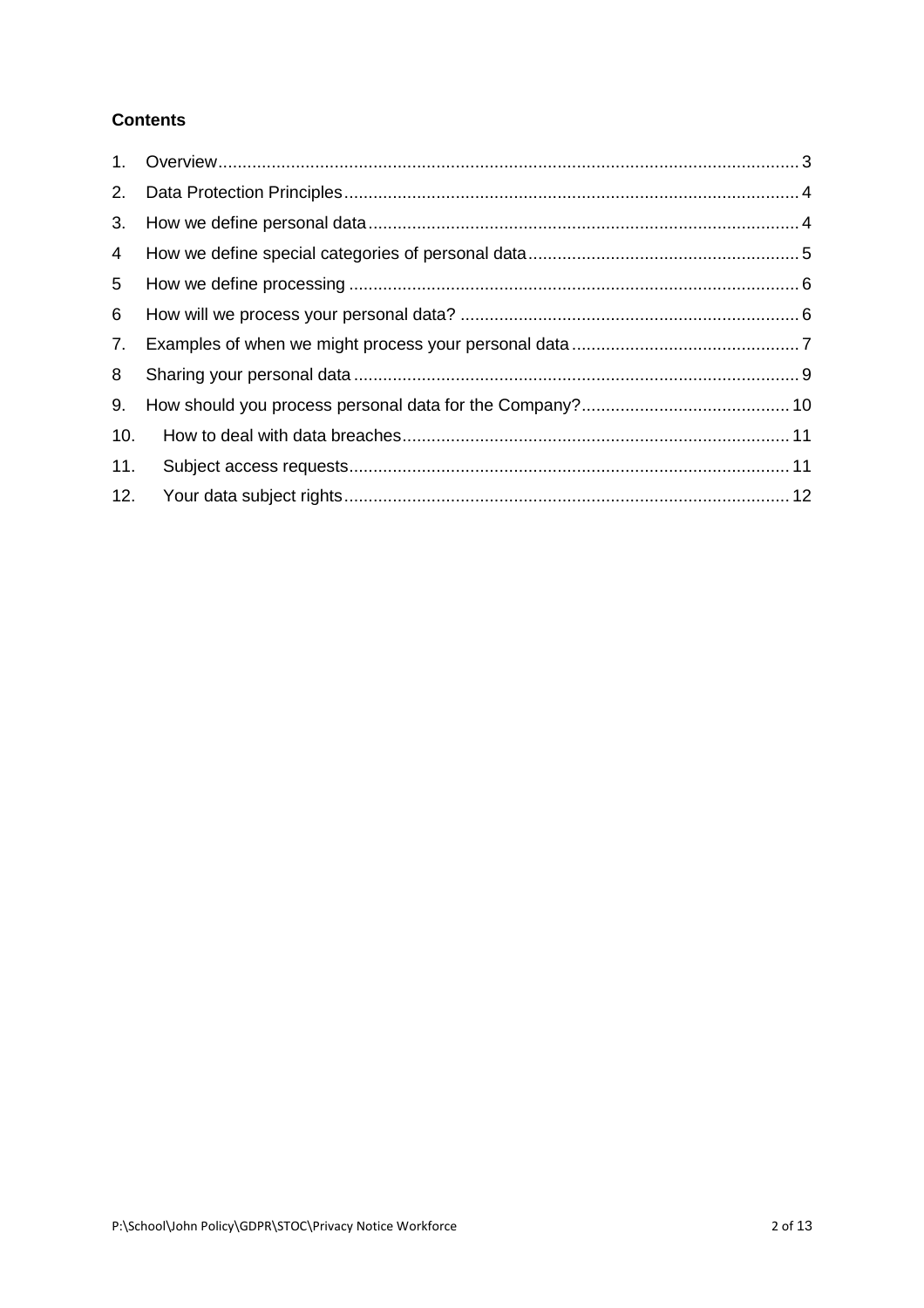#### <span id="page-2-0"></span>**1. Overview**

- 1.1 The St Teresa of Calcutta Catholic Academy Trust takes the security and privacy of your data seriously. We need to gather and use information or 'data' about you as part of our business and to manage our relationship with you. We intend to comply with our legal obligations under the **Data Protection Act 2018** (the '2018 Act') and the **EU General Data Protection Regulation** ('GDPR') in respect of data privacy and security. We have a duty to notify you of the information contained in this policy.
- 1.2 This policy applies to current and former employees, workers, volunteers, apprentices and consultants. If you fall into one of these categories then you are a 'data subject' for the purposes of this policy. You should read this policy alongside your contract of employment (or contract for services) and any other notice we issue to you from time to time in relation to your data.
- 1.3 St Teresa of Calcutta Catholic Academy Trust has separate policies and privacy notices in place in respect of job applicants, customers, suppliers and other categories of data subject. A copy of these can be obtained from The St Teresa of Calcutta Catholic Academy Trust website
- 1.4 The St Teresa of Calcutta Catholic Academy Trust has measures in place to protect the security of your data in accordance with our Data Security Policy. A copy of this can be obtained from the St Teresa of Calcutta Catholic Academy Trust website
- 1.5 The St Teresa of Calcutta Catholic Academy Trust will hold data in accordance with our Data Retention Policy. A copy of this can be obtained from the St Teresa of Calcutta Catholic Academy Trust website We will only hold data for as long as necessary for the purposes for which we collected it.
- 1.6 The St Teresa of Calcutta Catholic Academy Trust is a '**data controller**' for the purposes of your personal data. This means that we determine the purpose and means of the processing of your personal data.
- 1.7 This policy explains how the St Teresa of Calcutta Catholic Academy Trust will hold and process your information. It explains your rights as a data subject. It also explains your obligations when obtaining, handling, processing or storing personal data in the course of working for, or on behalf of, the St Teresa of Calcutta Catholic Academy **Trust**
- 1.8 This policy does not form part of your contract of employment (or contract for services if relevant) and can be amended by the St Teresa of Calcutta Catholic Academy Trust at any time. It is intended that this policy is fully compliant with the 2018 Act and the GDPR. If any conflict arises between those laws and this policy, the St Teresa of Calcutta Catholic Academy Trust intends to comply with the 2018 Act and the GDPR.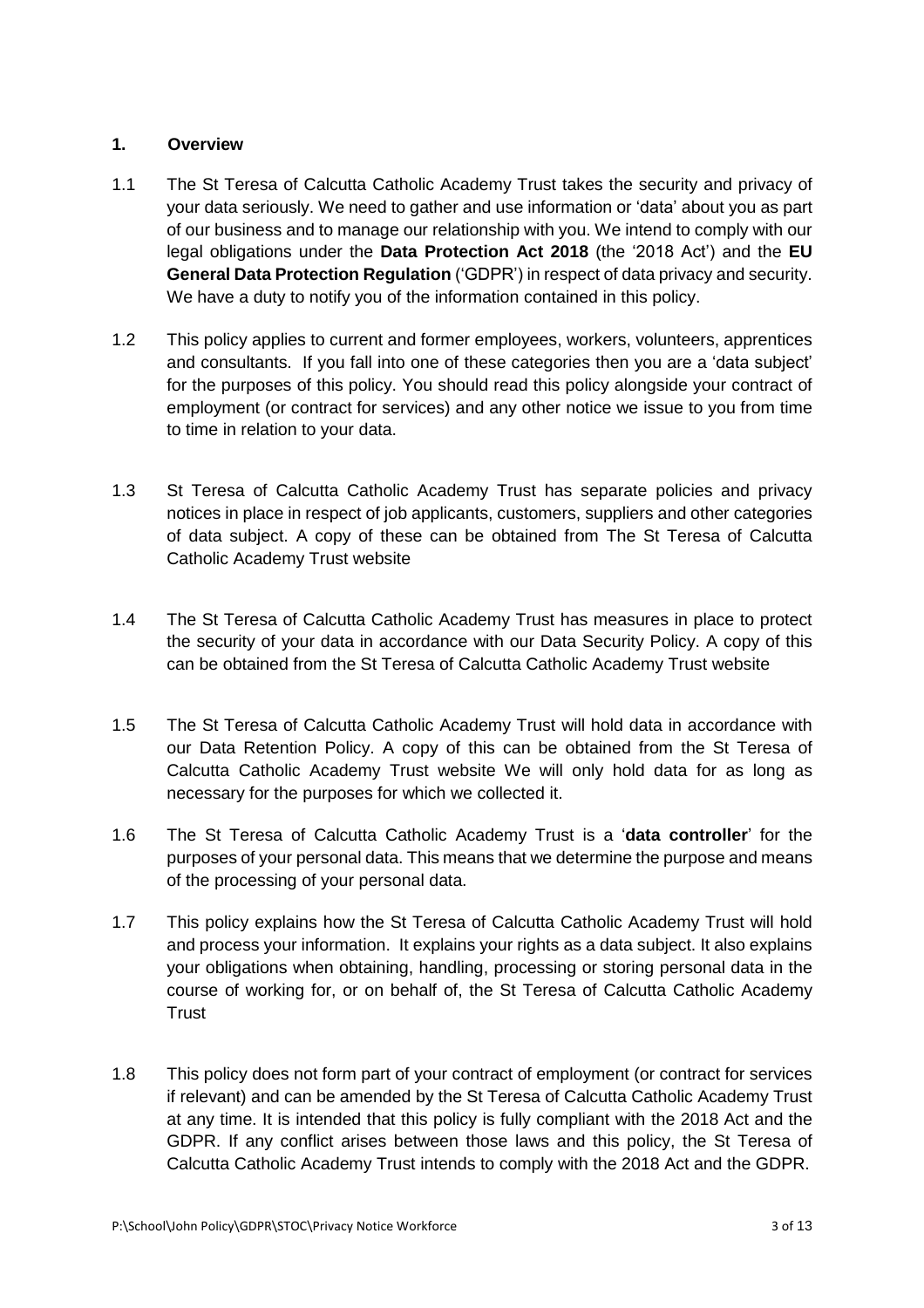## <span id="page-3-0"></span>**2. Data Protection Principles**

- 2.1 Personal data must be processed in accordance with six '**Data Protection Principles**.' It must:
	- 2.1.1 be processed fairly, lawfully and transparently;
	- 2.1.2 be collected and processed only for specified, explicit and legitimate purposes;
	- 2.1.3 be adequate, relevant and limited to what is necessary for the purposes for which it is processed;
	- 2.1.4 be accurate and kept up to date. Any inaccurate data must be deleted or rectified without delay;
	- 2.1.5 not be kept for longer than is necessary for the purposes for which it is processed; and
	- 2.1.6 be processed securely.

We are accountable for these principles and must be able to show that we are compliant.

#### <span id="page-3-1"></span>**3.0 How we define personal data**

- **3.1** '**Personal data**' means information which relates to a living person who can be **identified** from that data (a '**data subject**') on its own, or when taken together with other information which is likely to come into our possession. It includes any expression of opinion about the person and an indication of the intentions of us or others, in respect of that person. It does not include anonymised data.
- **3.2** This policy applies to all personal data whether it is stored electronically, on paper or on other materials.
- **3.3** This personal data might be provided to us by you, or someone else (such as a former employer, your doctor, or a credit reference agency), or it could be created by us. It could be provided or created during the recruitment process or during the course of the contract of employment (or services) or after its termination. It could be created by your manager or other colleagues.
- **3.4** We will collect and use the following types of personal data about you:
	- 3.4.1 recruitment information such as your application form and CV, references, qualifications and membership of any professional bodies and details of any pre-employment assessments;
	- 3.4.2 your contact details and date of birth;
	- 3.4.3 the contact details for your emergency contacts;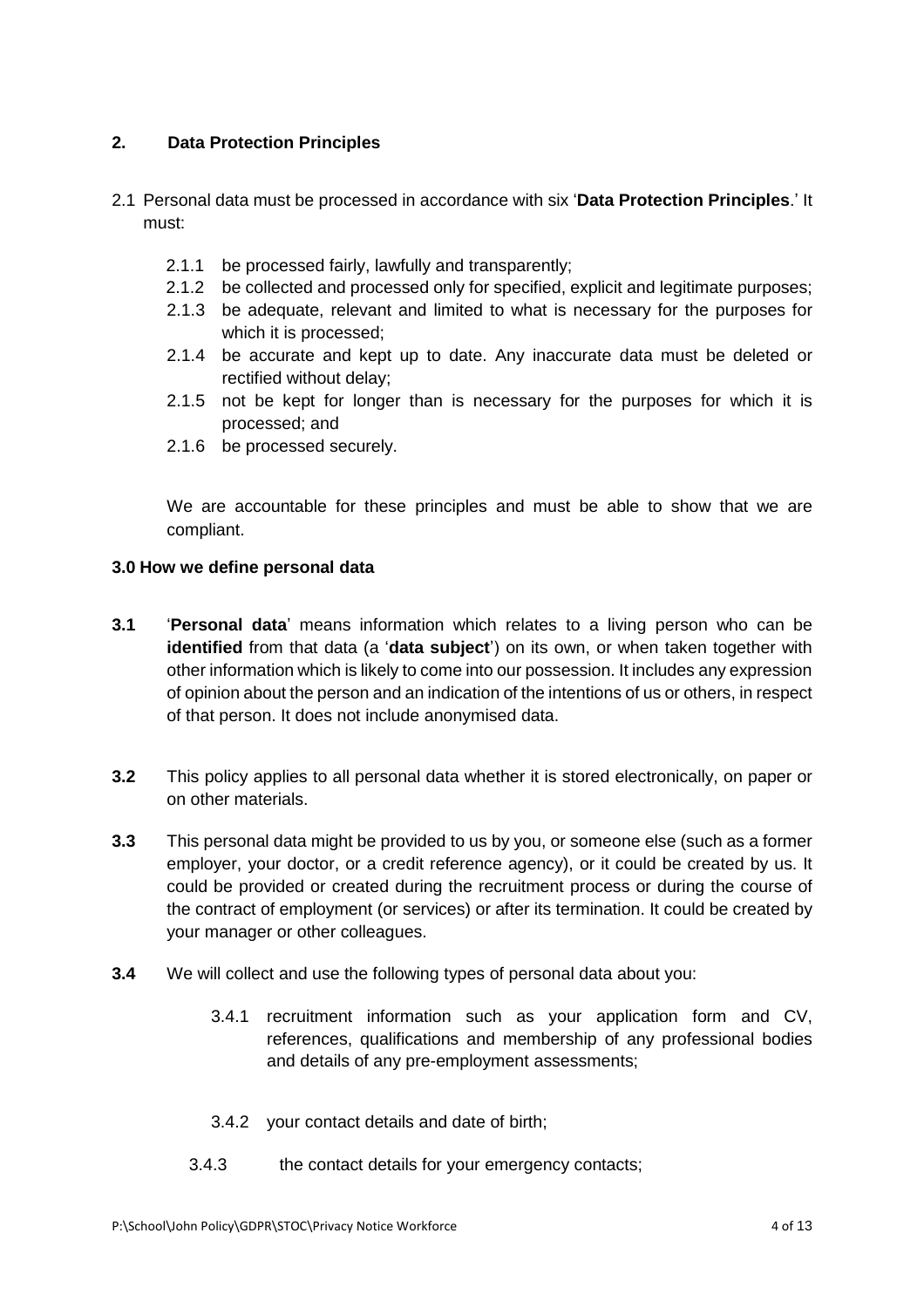- 3.4.4 your gender;
- 3.4.5 your marital status and family details;
- 3.4.6 information about your contract of employment (or services) including start and end dates of employment, role and location, working hours, details of promotion, salary (including details of previous remuneration), pension, benefits and holiday entitlement;
- 3.4.7 your bank details and information in relation to your tax status including your national insurance number;
- 3.4.8 your identification documents including passport and driving licence and information in relation to your immigration status and right to work for us;
- 3.4.9 information relating to disciplinary or grievance investigations and proceedings involving you (whether or not you were the main subject of those proceedings);
- 3.4.10 information relating to your performance and behaviour at work;
- 3.4.11 training records;
- 3.4.12 electronic information in relation to your use of IT systems/swipe cards/telephone systems;
- 3.4.13 your images (whether captured on CCTV, by photograph or video);
- 3.4.14 any other category of personal data which we may notify you of from time to time.

#### <span id="page-4-0"></span>**4 How we define special categories of personal data**

- **4.1** '**Special categories of personal data**' are types of personal data consisting of information as to:
	- 4.1.1 your racial or ethnic origin;
	- 4.1.2 your political opinions;
	- 4.1.3 your religious or philosophical beliefs;
	- 4.1.4 your trade union membership;
	- 4.1.5 your genetic or biometric data;
	- 4.1.6 your health;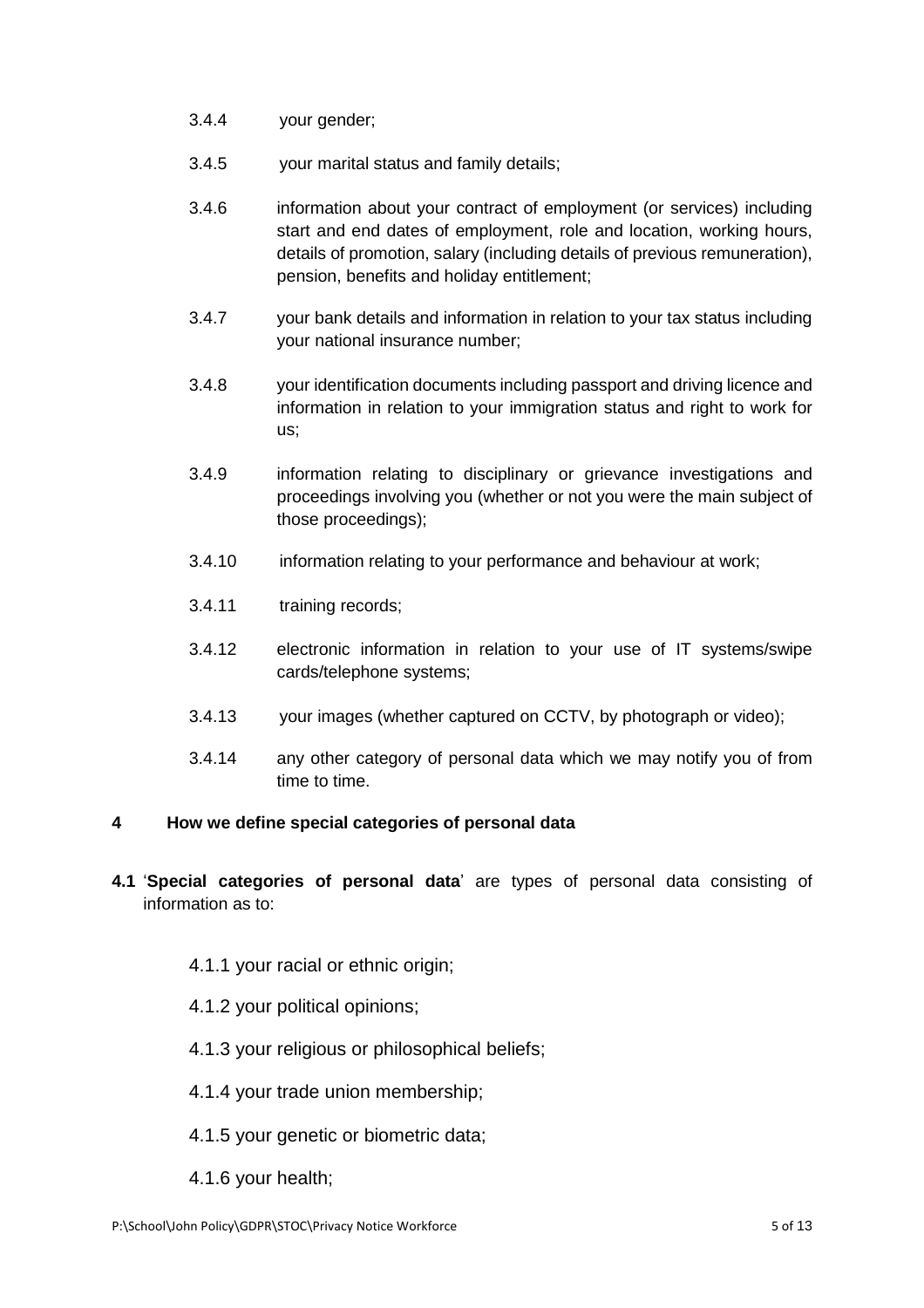#### 4.1.7 your sex life and sexual orientation; and

#### 4.1.8 any criminal convictions and offences.

We may hold and use any of these special categories of your personal data in accordance with the law.

#### <span id="page-5-0"></span>**5 How we define processing**

**'Processing'** means any operation which is performed on personal data such as:

- 5.1 collection, recording, organisation, structuring or storage;
- 5.2 adaption or alteration;
- 5.3 retrieval, consultation or use;
- 5.4 disclosure by transmission, dissemination or otherwise making available;
- 5.5 alignment or combination; and
- 5.6 restriction, destruction or erasure.

This includes processing personal data which forms part of a filing system and any automated processing.

#### <span id="page-5-1"></span>**6 How will we process your personal data?**

- **6.1** The St Teresa of Calcutta Catholic Academy Trust will process your personal data (including special categories of personal data) in accordance with our obligations under the 2018 Act.
- **6.2** We will use your personal data for:
	- 6.2.1 performing the contract of employment (or services) between us;
	- 6.2.2 complying with any legal obligation; or

6.2.3 if it is necessary for our legitimate interests (or for the legitimate interests of someone else). However, we can only do this if your interests and rights do not override ours (or theirs). You have the right to challenge our legitimate interests and request that we stop this processing. See details of your rights in section 12 below.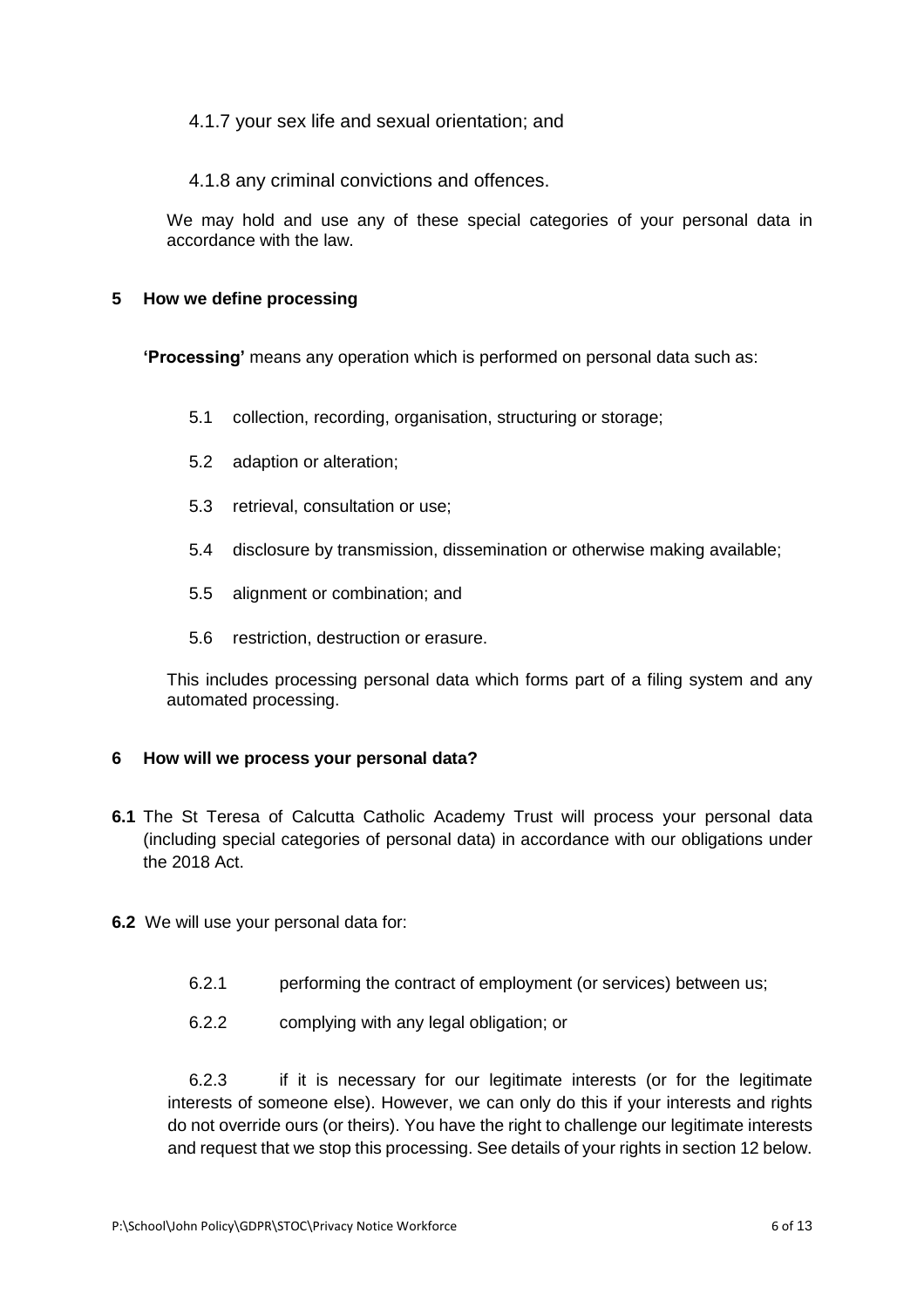- **6.3** We can process your personal data for these purposes without your knowledge or consent. We will not use your personal data for an unrelated purpose without telling you about it and the legal basis that we intend to rely on for processing it.
- **6.4** If you choose not to provide us with certain personal data you should be aware that we may not be able to carry out certain parts of the contract between us. For example, if you do not provide us with your bank account details we may not be able to pay you. It might also stop us from complying with certain legal obligations and duties which we have such as to pay the right amount of tax to HMRC or to make reasonable adjustments in relation to any disability you may suffer from.

## <span id="page-6-0"></span>**7. Examples of when we might process your personal data**

- **7.2** We have to process your personal data in various situations during your recruitment, employment (or engagement) and even following termination of your employment (or engagement).
- **7.3** For example (and see section 7.6 below for the meaning of the asterisks):
	- 7.3.2 to decide whether to employ (or engage) you;
	- 7.3.3 to decide how much to pay you, and the other terms of your contract with us;
	- 7.3.4 to check you have the legal right to work for us;
	- 7.3.5 to carry out the contract between us including where relevant, its termination;
	- 7.3.6 training you and reviewing your performance\*;
	- 7.3.7 to decide whether to promote you;
	- 7.3.8 to decide whether and how to manage your performance, absence or conduct\*;
	- 7.3.9 to carry out a disciplinary or grievance investigation or procedure in relation to you or someone else;
	- 7.3.10 to determine whether we need to make reasonable adjustments to your workplace or role because of your disability\*;
	- 7.3.11 to monitor diversity and equal opportunities\*;
	- 7.3.12 to monitor and protect the security (including network security) of the Company, of you, our other staff, customers and others;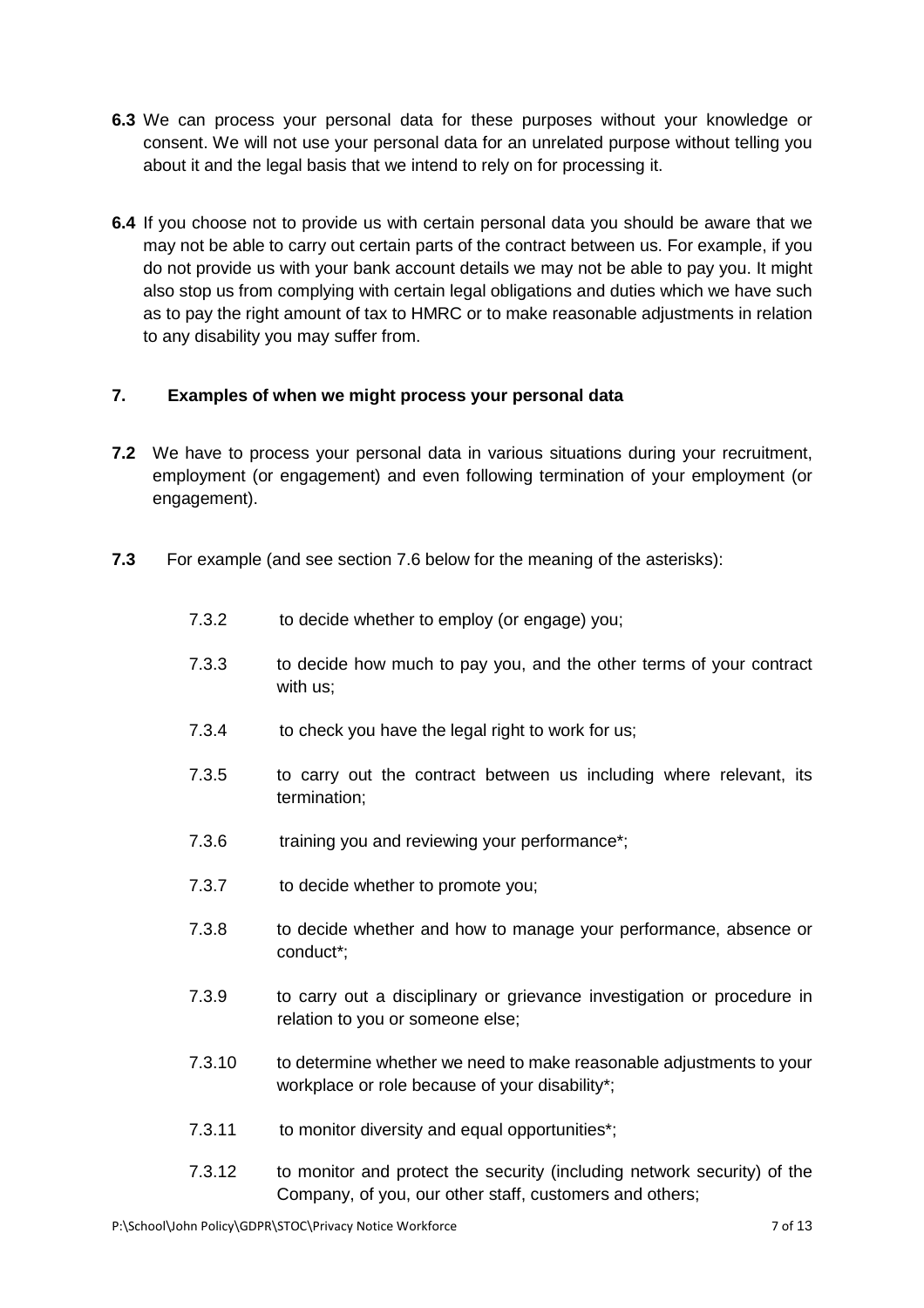- 7.3.13 to monitor and protect the health and safety of you, our other staff, customers and third parties\*;
- 7.3.14 to pay you and provide pension and other benefits in accordance with the contract between us\*;
- 7.3.15 paying tax and national insurance;
- 7.3.16 to provide a reference upon request from another employer;
- 7.3.17 to pay trade union subscriptions\*;
- 7.3.18 monitoring compliance by you, us and others with our policies and our contractual obligations\*;
- 7.3.19 to comply with employment law, immigration law, health and safety law, tax law and other laws which affect us\*;
- 7.3.20 to answer questions from insurers in respect of any insurance policies which relate to you\*;
- 7.3.21 running the St Teresa of Calcutta Catholic Academy Trust and planning for the future;
- 7.3.22 the prevention and detection of fraud or other criminal offences;
- 7.3.23 to defend the St Teresa of Calcutta Catholic Academy Trust in respect of any investigation or litigation and to comply with any court or tribunal orders for disclosure\*;
- 7.3.24 for any other reason which we may notify you of from time to time.
- **7.4** We will only process special categories of your personal data (see above) in certain situations in accordance with the law. For example, we can do so if we have your explicit consent. If we asked for your consent to process a special category of personal data then we would explain the reasons for our request. You do not need to consent and can withdraw consent later if you choose by contacting NAME.
- **7.5** We do not need your consent to process special categories of your personal data when we are processing it for the following purposes, which we may do:
	- 7.5.2 where it is necessary for carrying out rights and obligations under employment law;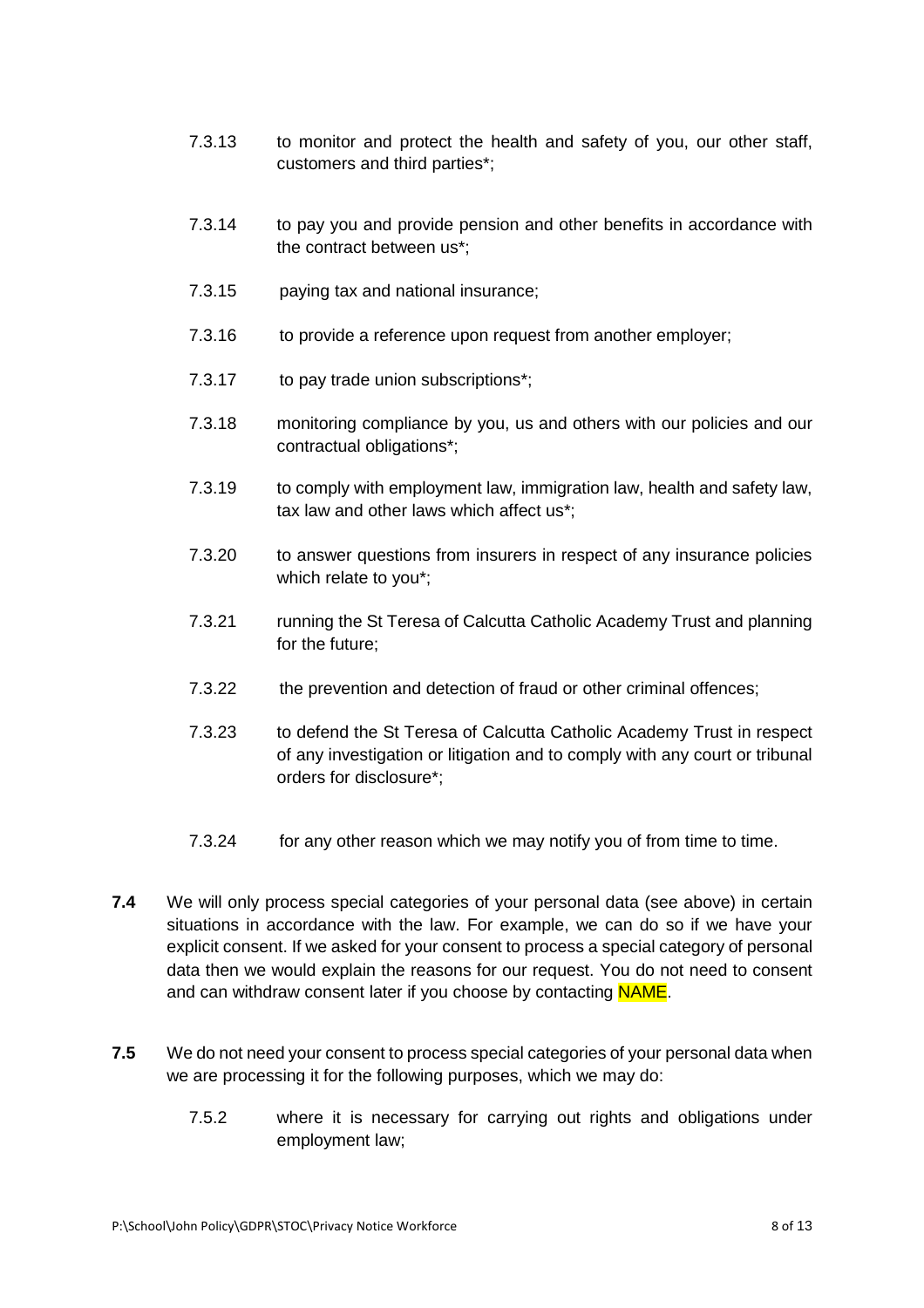- 7.5.3 where it is necessary to protect your vital interests or those of another person where you/they are physically or legally incapable of giving consent;
- 7.5.4 where you have made the data public;
- 7.5.5 where processing is necessary for the establishment, exercise or defence of legal claims; and
- 7.5.6 where processing is necessary for the purposes of occupational medicine or for the assessment of your working capacity.
- **7.6** St Teresa of Calcutta Catholic Academy Trust requires all of its employees to undertake a Disclosure and Barring Service Check (DBS) as such the trust is required to process information relating to any criminal convictions its employees may have.
- **7.7** We might process special categories of your personal data for the purposes in paragraph 7.2 above which have an asterisk beside them. In particular, we will use information in relation to:
	- 7.7.2 your race, ethnic origin, religion, sexual orientation or gender to monitor equal opportunities;
	- 7.7.3 your sickness absence, health and medical conditions to monitor your absence, assess your fitness for work, to pay you benefits, to comply with our legal obligations under employment law including to make reasonable adjustments and to look after your health and safety; and
	- 7.7.4 your trade union membership to pay any subscriptions and to comply with our legal obligations in respect of trade union members.
- **7.8** We do not take automated decisions about you using your personal data or use profiling in relation to you.

#### <span id="page-8-0"></span>**8 Sharing your personal data**

- **8.1.** Sometimes we might share your personal data with group companies or our contractors and agents to carry out our obligations under our contract with you or for our legitimate interests.
- **8.2.** We require those companies to keep your personal data confidential and secure and to protect it in accordance with the law and our policies. They are only permitted to process your data for the lawful purpose for which it has been shared and in accordance with our instructions.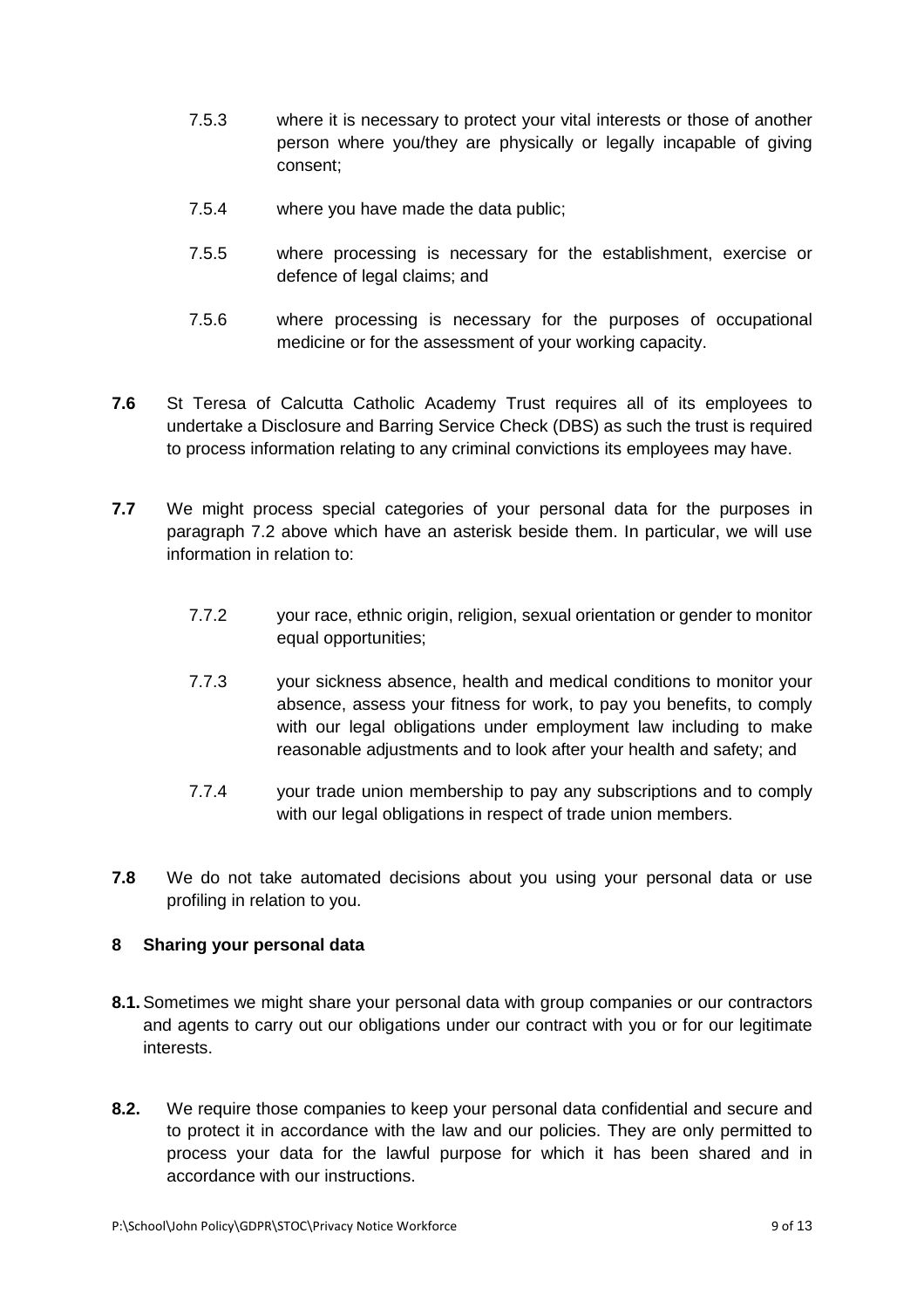- **8.3.** We use Third Party companies to process your information in relation to the following, Payroll, Pensions, Human Resources, Communication. This list is not exhaustive.
- **8.4.** We do not send your personal data outside the European Economic Area. If this changes you will be notified of this and the protections which are in place to protect the security of your data will be explained.

#### <span id="page-9-0"></span>**9. How should you process personal data for the St Teresa of Calcutta Catholic Academy Trust?**

- **9.1** Everyone who works for, or on behalf of, the St Teresa of Calcutta Catholic Academy Trust has some responsibility for ensuring data is collected, stored and handled appropriately, in line with this policy and the St Teresa of Calcutta Catholic Academy Trust Data Security and Data Retention policies.
- **9.2** The St Teresa of Calcutta Catholic Academy Trust Data Protection Officer is responsible for reviewing this policy and updating the Directors on the St Teresa of Calcutta Catholic Academy Trust data protection responsibilities and any risks in relation to the processing of data. You should direct any questions in relation to this policy or data protection to this person.
- **9.3** You should only access personal data covered by this policy if you need it for the work you do for, or on behalf of the St Teresa of Calcutta Catholic Academy Trust and only if you are authorised to do so. You should only use the data for the specified lawful purpose for which it was obtained.
- **9.4** You should not share personal data informally.
- **9.5** You should keep personal data secure and not share it with unauthorised people.
- **9.6** You should regularly review and update personal data which you have to deal with for work. This includes telling us if your own contact details change.
- **9.7** You should not make unnecessary copies of personal data and should keep and dispose of any copies securely.
- **9.8** You should use strong passwords.
- **9.9** You should lock your computer screens when not at your desk.
- **9.10** [Personal data should be encrypted before being transferred electronically to authorised external contacts. [Speak to IT for more information on how to do this.]]
- **9.11** Consider anonymising data or using separate keys/codes so that the data subject cannot be identified.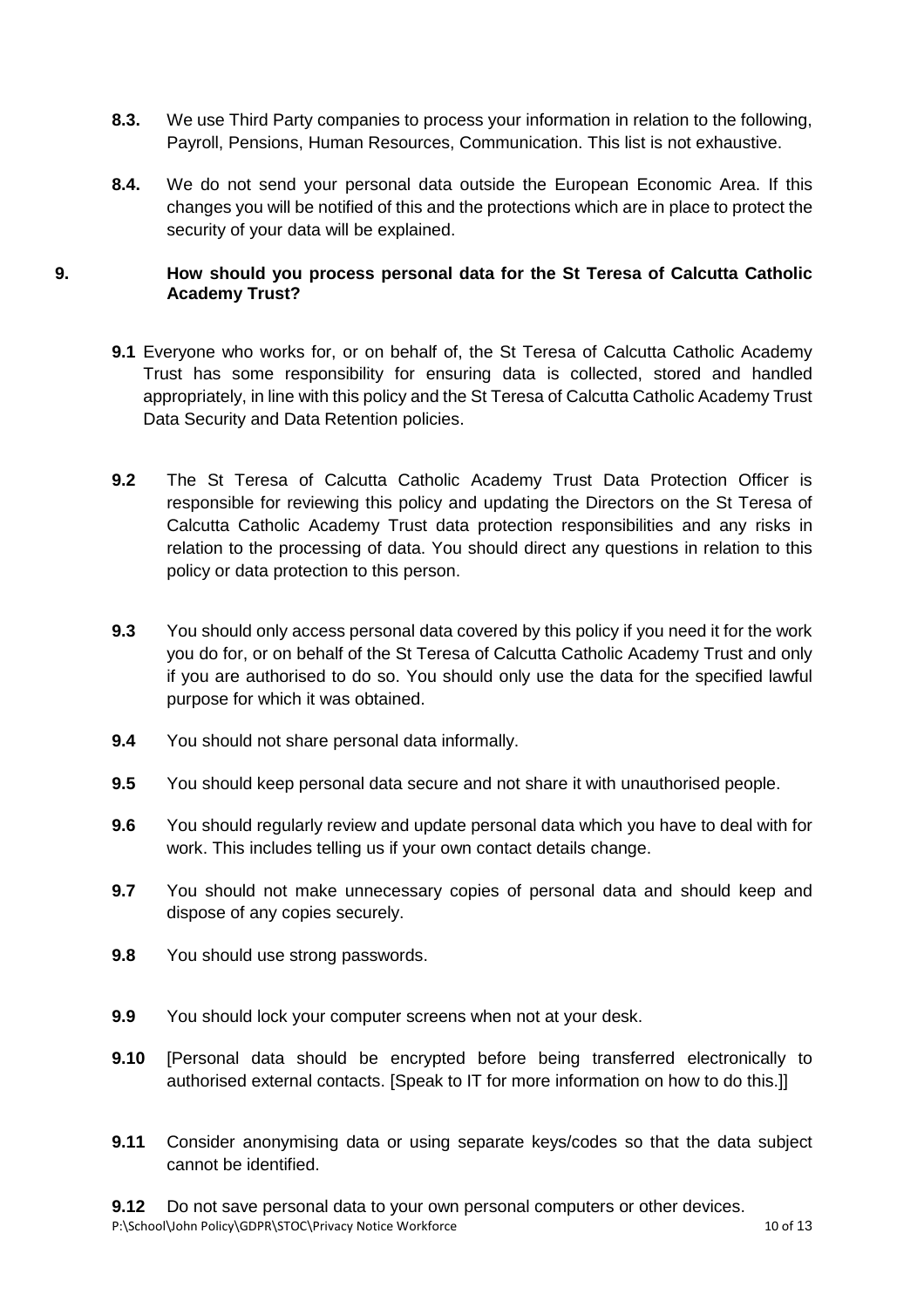- **9.13** Personal data should never be transferred outside the European Economic Area except in compliance with the law and authorisation of the Data Protection Officer [insert name].
- **9.14** You should lock drawers and filing cabinets. Do not leave paper with personal data lying about.
- **9.15** You should not take personal data away from St Teresa of Calcutta Catholic Academy Trust premises without authorisation from your line manager or Data Protection Officer.
- **9.16** Personal data should be shredded and disposed of securely when you have finished with it.
- **9.17** You should ask for help from our Data Protection Officer/Data Protection Manager if you are unsure about data protection or if you notice any areas of data protection or security we can improve upon.
- **9.18** Any deliberate or negligent breach of this policy by you may result in disciplinary action being taken against you in accordance with our disciplinary procedure.
- **9.19** It is a criminal offence to conceal or destroy personal data which is part of a subject access request (see below). This conduct would also amount to gross misconduct under our disciplinary procedure, which could result in your dismissal.

# <span id="page-10-0"></span>**10. How to deal with data breaches**

- **10.1** We have robust measures in place to minimise and prevent data breaches from taking place. Should a breach of personal data occur (whether in respect of you or someone else) then we must take notes and keep evidence of that breach. If the breach is likely to result in a risk to the rights and freedoms of individuals then we must also notify the Information Commissioner's Office within 72 hours.
- **10.2** If you are aware of a data breach you must contact **The DPO** immediately and keep any evidence you have in relation to the breach.

## <span id="page-10-1"></span>**11. Subject access requests**

**11.1** Data subjects can make a '**subject access request**' ('SAR') to find out the information we hold about them. This request must be made in writing. If you receive such a request you should forward it immediately to the Data Protection Officer/Data Protection Manager who will coordinate a response.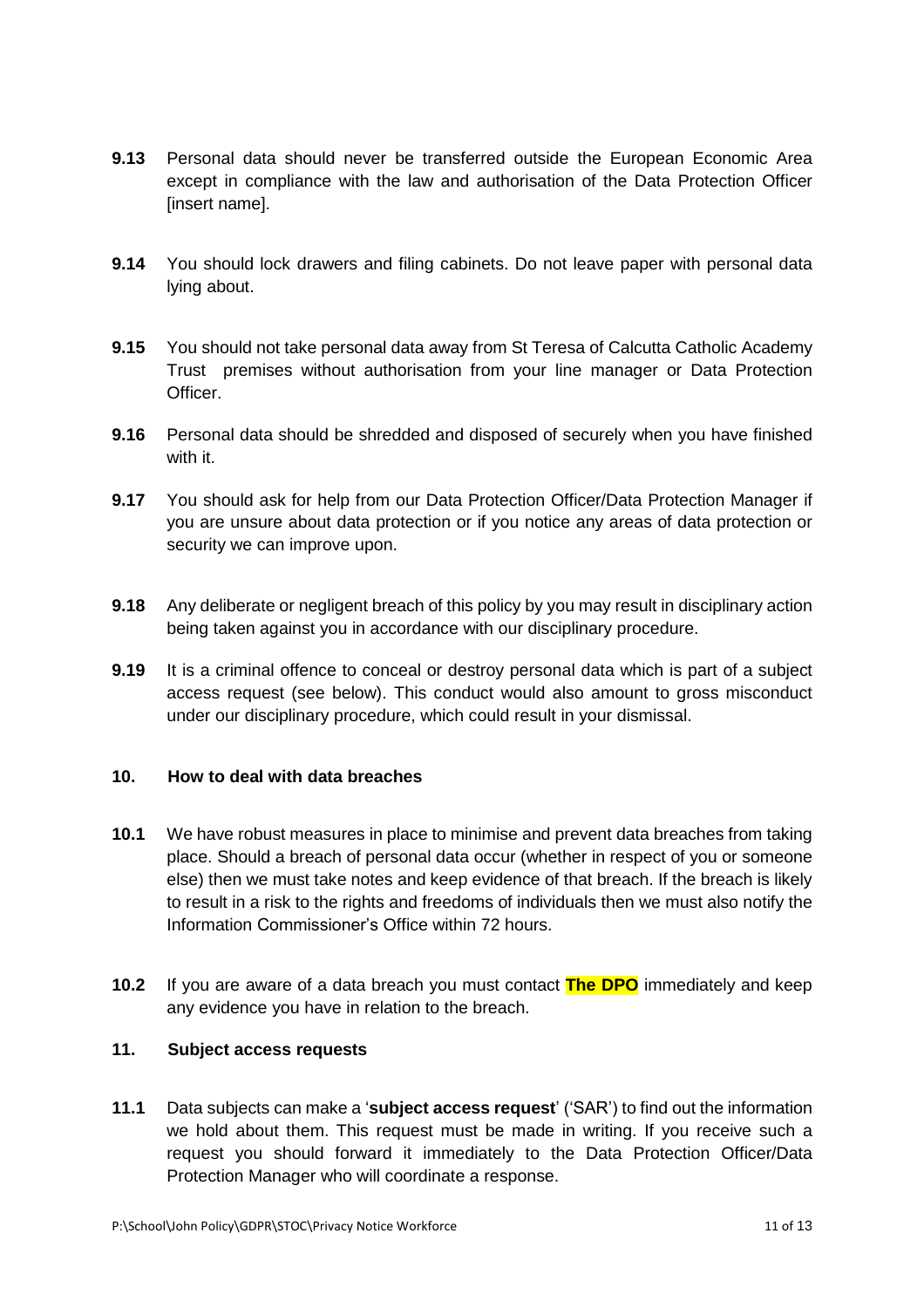- **11.2** If you would like to make a SAR in relation to your own personal data you should make this in writing to **[NAME]** We must respond within one month unless the request is complex or numerous in which case the period in which we must respond can be extended by a further two months.
- **11.3** There is no fee for making a SAR. However, if your request is manifestly unfounded or excessive we may charge a reasonable administrative fee or refuse to respond to your request.

#### <span id="page-11-0"></span>**12. Your data subject rights**

- **12.1** You have the right to information about what personal data we process, how and on what basis as set out in this policy.
- **12.2** You have the right to access your own personal data by way of a subject access request (see above).
- **12.3** You can correct any inaccuracies in your personal data. To do you should contact **[NAME]**
- **12.4** You have the right to request that we erase your personal data where we were not entitled under the law to process it or it is no longer necessary to process it for the purpose it was collected. To do so you should contact [**[NAME]**
- **12.5** While you are requesting that your personal data is corrected or erased or are contesting the lawfulness of our processing, you can apply for its use to be restricted while the application is made. To do so you should contact **[NAME]**
- **12.6** You have the right to object to data processing where we are relying on a legitimate interest to do so and you think that your rights and interests outweigh our own and you wish us to stop.
- **12.7** You have the right to object if we process your personal data for the purposes of direct marketing.
- **12.8** You have the right to receive a copy of your personal data and to transfer your personal data to another data controller. We will not charge for this and will in most cases aim to do this within one month.
- **12.9** With some exceptions, you have the right not to be subjected to automated decisionmaking.
- **12.10** You have the right to be notified of a data security breach concerning your personal data.
- **12.11** In most situations we will not rely on your consent as a lawful ground to process your data. If we do however request your consent to the processing of your personal data for a specific purpose, you have the right not to consent or to withdraw your consent later. To withdraw your consent, you should contact **[NAME]**